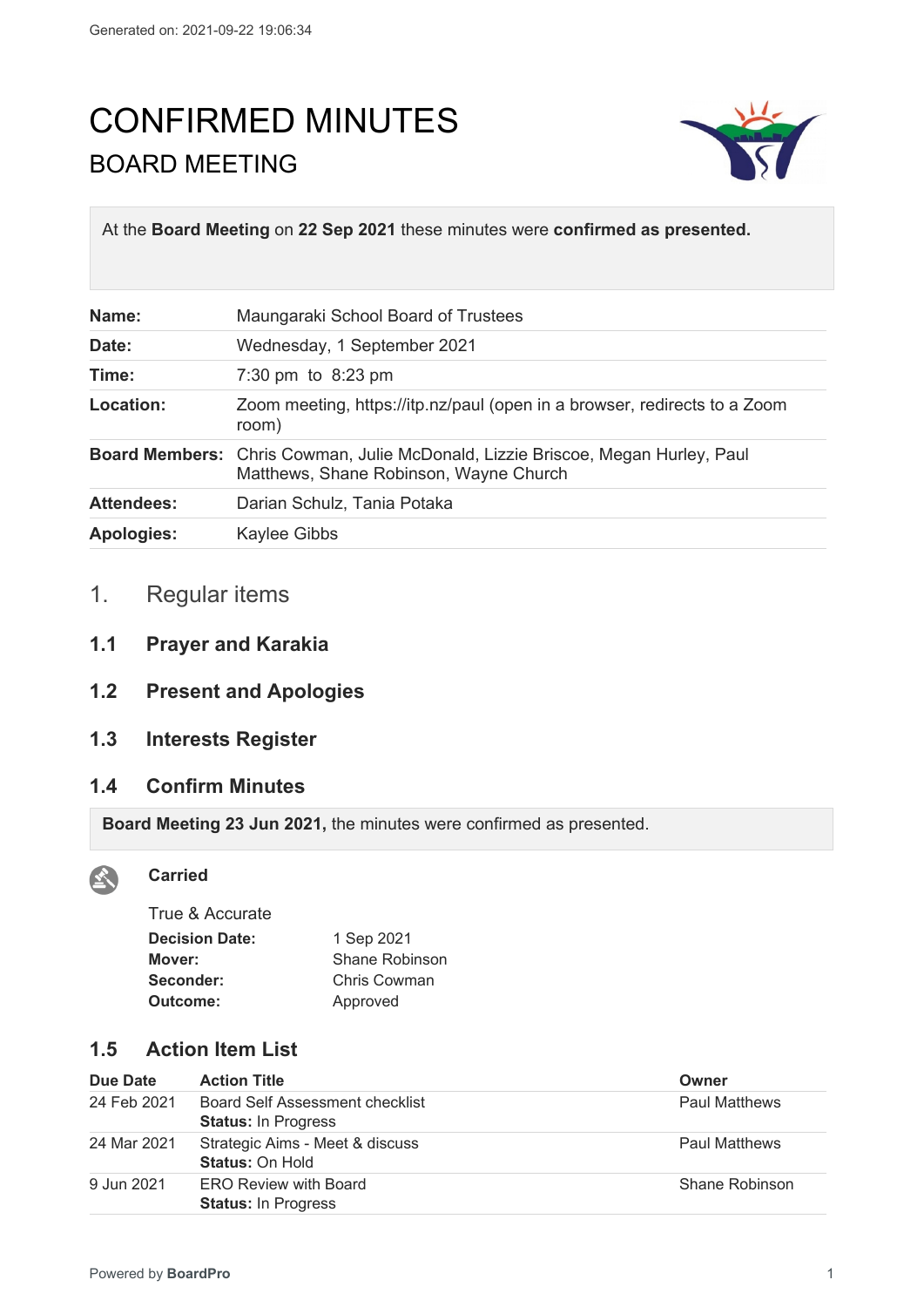| Due Date   | <b>Action Title</b>                    | Owner          |
|------------|----------------------------------------|----------------|
| 8 Jul 2021 | Coffee with resident                   | Shane Robinson |
|            | <b>Status:</b> Completed on 2 Aug 2021 |                |

## **1.6 Principal's Report**

Due to being in Alert Level 3 we started with an update from Shane on how the lockdown is going.

- Discussed the lockdown and the impact on the school community. We were prepared for the change in levels having done work in this area.
- We reached out to families to check who needed devices to support the online learning. Approximately 20 were delivered out to those who needed them. We were not aware of any connectivity issues among our families.
- Zoom meetings are being held across the school and daily tasks are being shared with each class. Teacher Aides are engaging with students who need extra support. Staff are doing great at keeping people engaged.
- Team Leaders are monitoring staff wellbeing. We are having daily zoom catch ups which include some fun activities so there are lots of opportunities to stay engaged.
- Shane contacted about 40 families to get feedback on how online learning was going, feedback was positive.
- Under L3 we have about 15 children attending school, not all are attending every day. We have created 2 bubbles with minimal staff onsite to cover this.
- The building of the deck was able to start at L3 and we have been able to move this forward to take advantage of minimal children being at school.
- BOT are appreciative of the work being done by staff and would like to pass on their support and thanks.

Strategic Aim - these reports have been held over to the next meeting so they can be presented face to face.

Production - the leadership team will meet to decide what we can do to enable the Production to go ahead. It can't take place in it's current format until we dropped to Alert Level 1.

HEART day - this was held in week 3, was very successful, thanks to Chris for organising.

Roll numbers - we are sitting at a roll of 381, look to discuss the numbers for 2022 in more depth at the next BOT meeting.

Term Dates - Agreed to adopt these as presented. The start of 2022 will be Wednesday 2 February and the last day will be Friday 16 December. This includes the new Matariki public holiday on 24 June. There are no additional NZEI teacher only days to be used.

PD application - this was declined. It has been resubmitted with updated supporting information and we are hopeful of hearing back early September.



#### **Staff thank you gift**

Shane, Paul and Kaylee to meet and discuss. **Due Date:** 17 Sep 2021 **Owner:** Shane Robinson



#### **Principals Report**

Moved - Principals report is accepted **Decision Date:** 1 Sep 2021

| Mover:    | <b>Wayne Church</b> |
|-----------|---------------------|
| Seconder: | Megan Hurley        |
| Outcome:  | Approved            |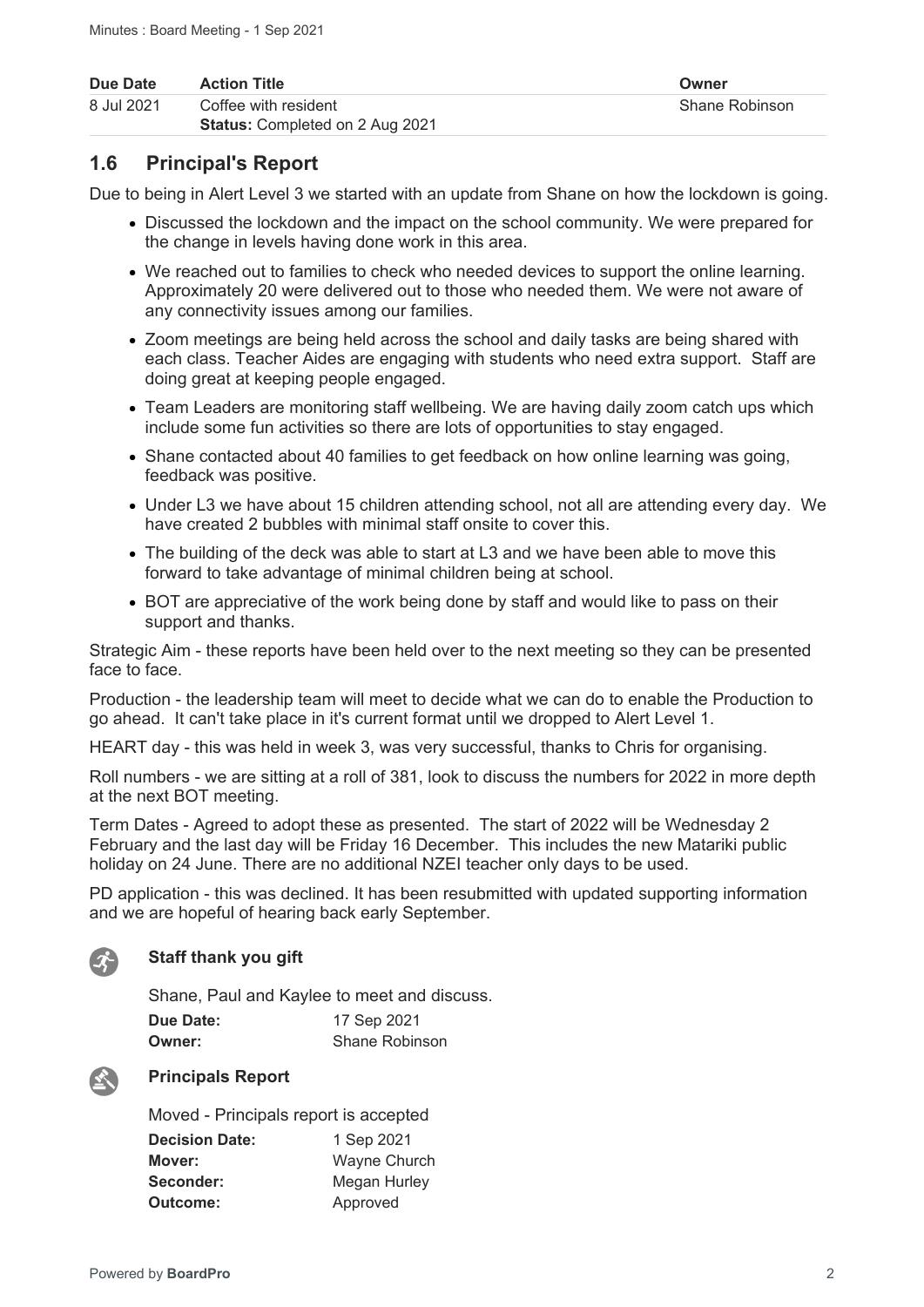## **1.7 Finance Report**

- Staffing is tracking well with a plan in place if staff sickness starts impacting.
- The Home & School will go above projected income.
- We will over spend on Water Rates as there is a leak. We are working on locating and fixing this.
- The school is in a healthy financial position.



#### **Finance Report**

| The Finance report is accepted |                |
|--------------------------------|----------------|
| <b>Decision Date:</b>          | 1 Sep 2021     |
| Mover:                         | Lizzie Briscoe |
| Seconder:                      | Julie McDonald |
| Outcome:                       | Approved       |

## **1.8 Property Update**

- The Outdoor Learning area / deck is currently being built.
- Heat pumps these are scheduled to be installed in the Term 3 holidays. We will check with Clint to see if this may be delayed due to lockdown.
- Flying Fox The quote has been received, it needs a running space of 5m wide by 30m long. We will consider where this will be placed, it may be on the bottom field.
- Swing set in new playground this will need to be moved to the other end of the area to accomodate access to the new classroom build.
- Library build we should know who the successful tender was in a week or two. Caro would like to discuss colours with Alex if anyone else is keen to be included in this conversation.

Report Tabled.



#### **Heat Pump installation**

Contact Clint to see if the Heat Pump instal will be delayed due to lockdown.

| <b>Due Date:</b> | 10 Sep 2021           |
|------------------|-----------------------|
| <b>Owner:</b>    | <b>Shane Robinson</b> |

## **1.9 Policy**

On hold until the next meeting

## 2. Strategic Discussion/Decision

#### **2.1 Strategic Aims**

Due to the meeting being in lockdown L3 we have delayed this until the next BOT meeting